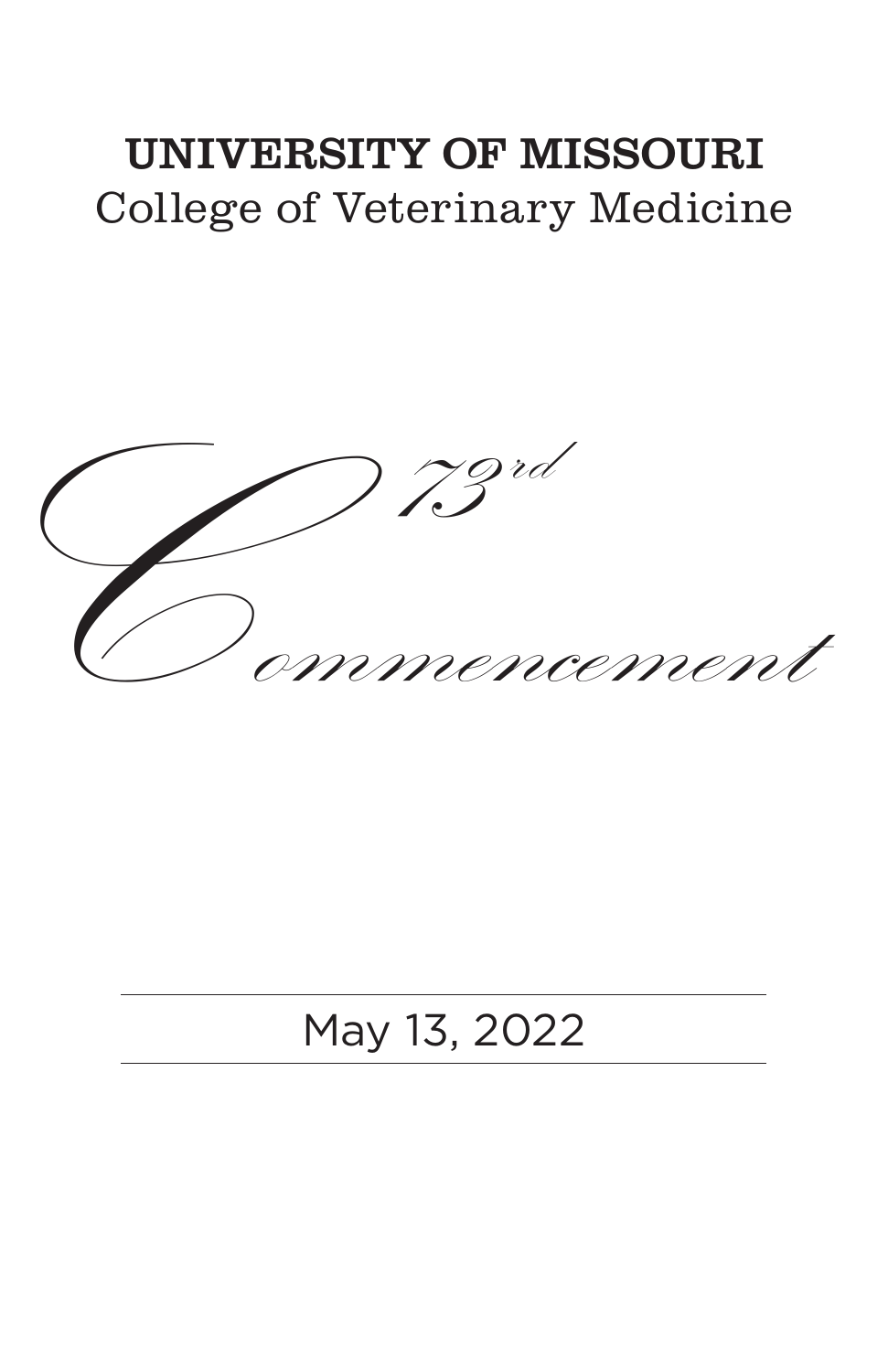COLLEGE OF VETERINARY MEDICINE, UNIVERSITY OF MISSOURI



Being admitted to the profession of veterinary medicine, I solemnly swear to use my scientific knowledge and skills for the benefit of society through the protection of animal health and welfare, the prevention and relief of animal suffering, the conservation of animal resources, the promotion of public health, and the advancement of medical knowledge.

I will practice my profession conscientiously, with dignity, and in keeping with the principles of veterinary medical ethics.

I accept as a lifelong obligation the continual improvement of my professional knowledge and competence.

Adopted by the House of Delegates, July 1969

Amended by the Executive Board, 1999 and 2010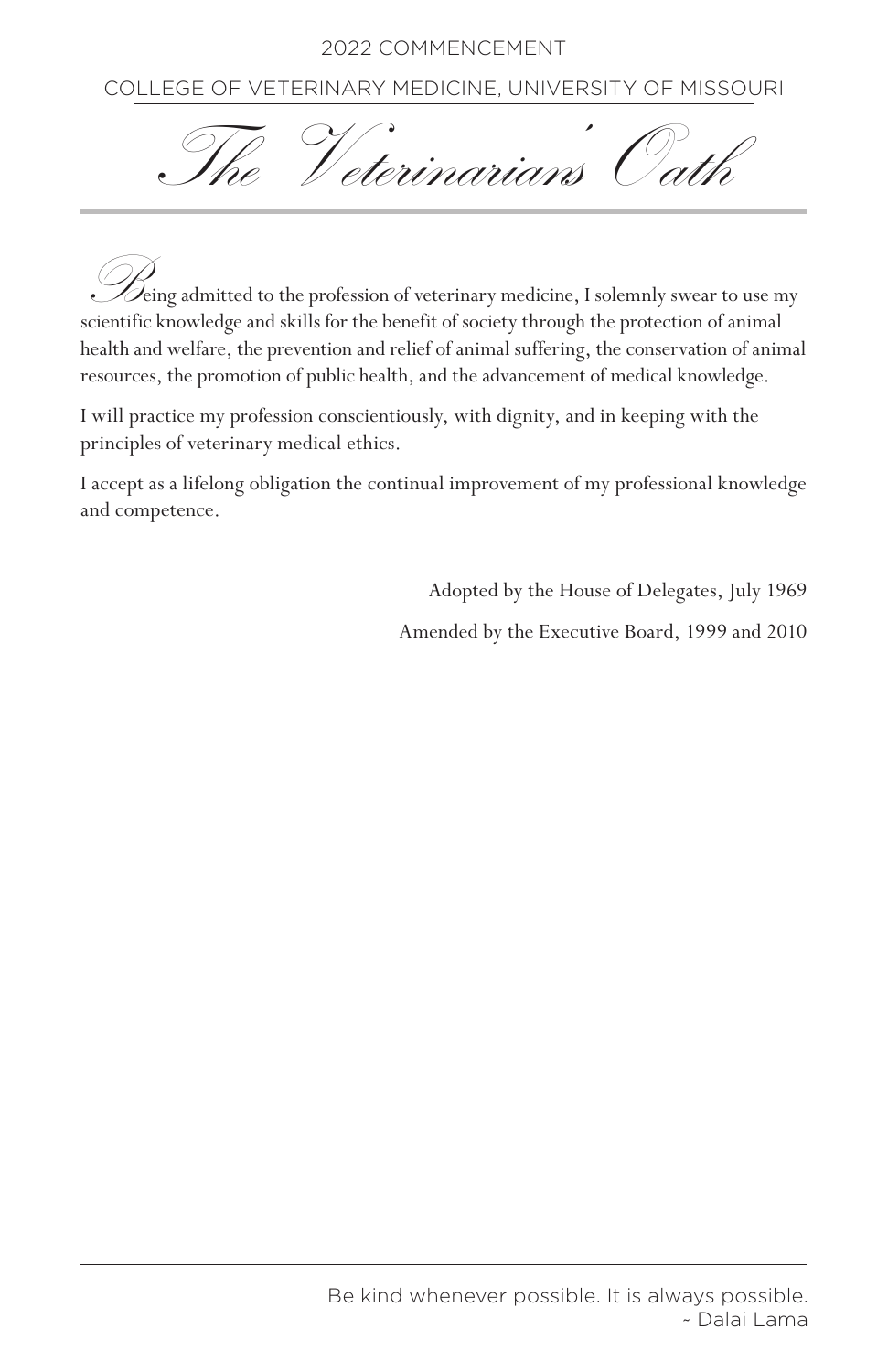## COLLEGE OF VETERINARY MEDICINE, UNIVERSITY OF MISSOURI

Program

Welcome

Introductions

Dr. Leah Cohn *Interim Associate Dean for Academic and Student Affairs*

Dr. Carolyn J. Henry *Dean*

> Dr. Eleanor Green *Professor Emerita and Dean Emerita of Veterinary Medicine, Texas A&M University*

President Mun Y. Choi *University of Missouri System Chancellor, University of Missouri*

Curator Robin Wenneker *University of Missouri System*

Dr. Christopher Daubert *Vice Chancellor for Agriculture and Dean of the College of Agriculture, Food and Natural Resources, University of Missouri* 

Dr. Jose Arce *President, American Veterinary Medical Association*

Dr. Steve Strubberg *Missouri State Veterinarian*

Dr. Edward Migneco *President, Missouri Veterinary Medical Association*

Dr. Joan Coates *Interim Director of the MU Veterinary Health Center College of Veterinary Medicine Alumni Association*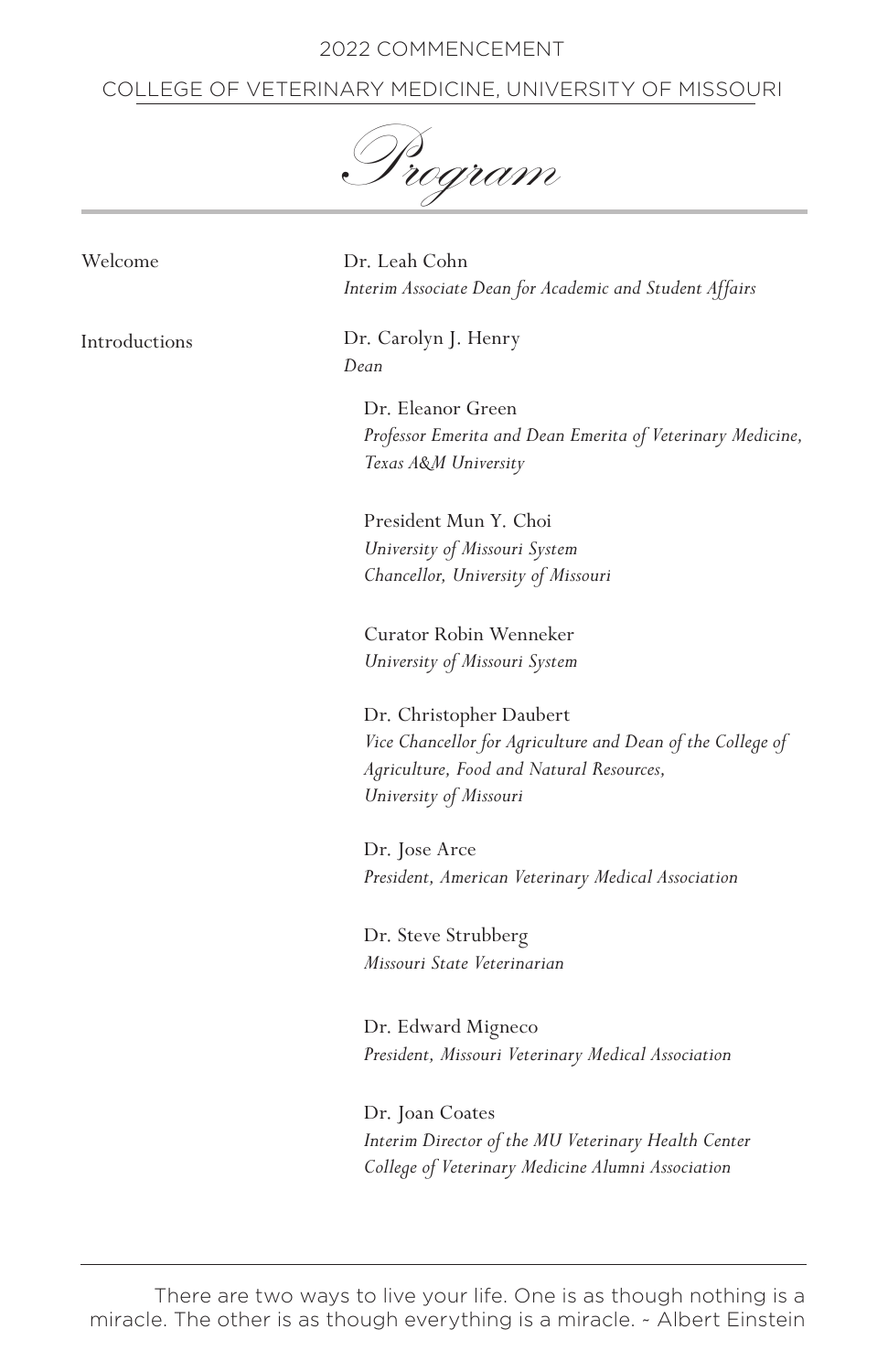# COLLEGE OF VETERINARY MEDICINE, UNIVERSITY OF MISSOURI

Program

| Remarks                                                                           | Curator Robin Wenneker<br>President Mun Y. Choi<br>Dr. Jose Arce                                                                                                                                                                                                                                                                                                                                                                                                       |
|-----------------------------------------------------------------------------------|------------------------------------------------------------------------------------------------------------------------------------------------------------------------------------------------------------------------------------------------------------------------------------------------------------------------------------------------------------------------------------------------------------------------------------------------------------------------|
| Greetings from the Alumni                                                         | Dr. Joan Coates                                                                                                                                                                                                                                                                                                                                                                                                                                                        |
| Address                                                                           | Dr. Eleanor Green                                                                                                                                                                                                                                                                                                                                                                                                                                                      |
| Assisting in the<br>Commencement Ceremony                                         | Dr. Brenda Beerntsen<br>Chair, Department of Veterinary Pathobiology<br>Dr. John Dodam<br>Chair, Department of Veterinary Medicine and Surgery<br>Dr. Brian Frappier<br>Associate Teaching Professor of Biomedical Sciences<br>Dr. Martha Scharf<br>Assistant Teaching Professor of Equine Medicine<br>Dr. Kelly Varner<br>Assistant Teaching Professor of Veterinary Anesthesiology<br>Dr. Colette Wagner-Mann<br>Associate Teaching Professor of Biomedical Sciences |
| Recognition of Completion<br>of Internships, Residencies<br>and Graduate Programs | Dr. Carolyn J. Henry                                                                                                                                                                                                                                                                                                                                                                                                                                                   |
| Presentation of the BSM Degree                                                    |                                                                                                                                                                                                                                                                                                                                                                                                                                                                        |
| Presentation of the DVM Degree                                                    |                                                                                                                                                                                                                                                                                                                                                                                                                                                                        |
| Investiture                                                                       | Dr. Leah Cohn                                                                                                                                                                                                                                                                                                                                                                                                                                                          |
| Conferring of the Degrees                                                         | Curator Robin Wenneker                                                                                                                                                                                                                                                                                                                                                                                                                                                 |
| Veterinarian's Oath                                                               | Dr. Edward Migneco                                                                                                                                                                                                                                                                                                                                                                                                                                                     |
| Response                                                                          | Dr. Matthew Oerly for the Class of 2022                                                                                                                                                                                                                                                                                                                                                                                                                                |
| Closing                                                                           | Dr. Carolyn J. Henry                                                                                                                                                                                                                                                                                                                                                                                                                                                   |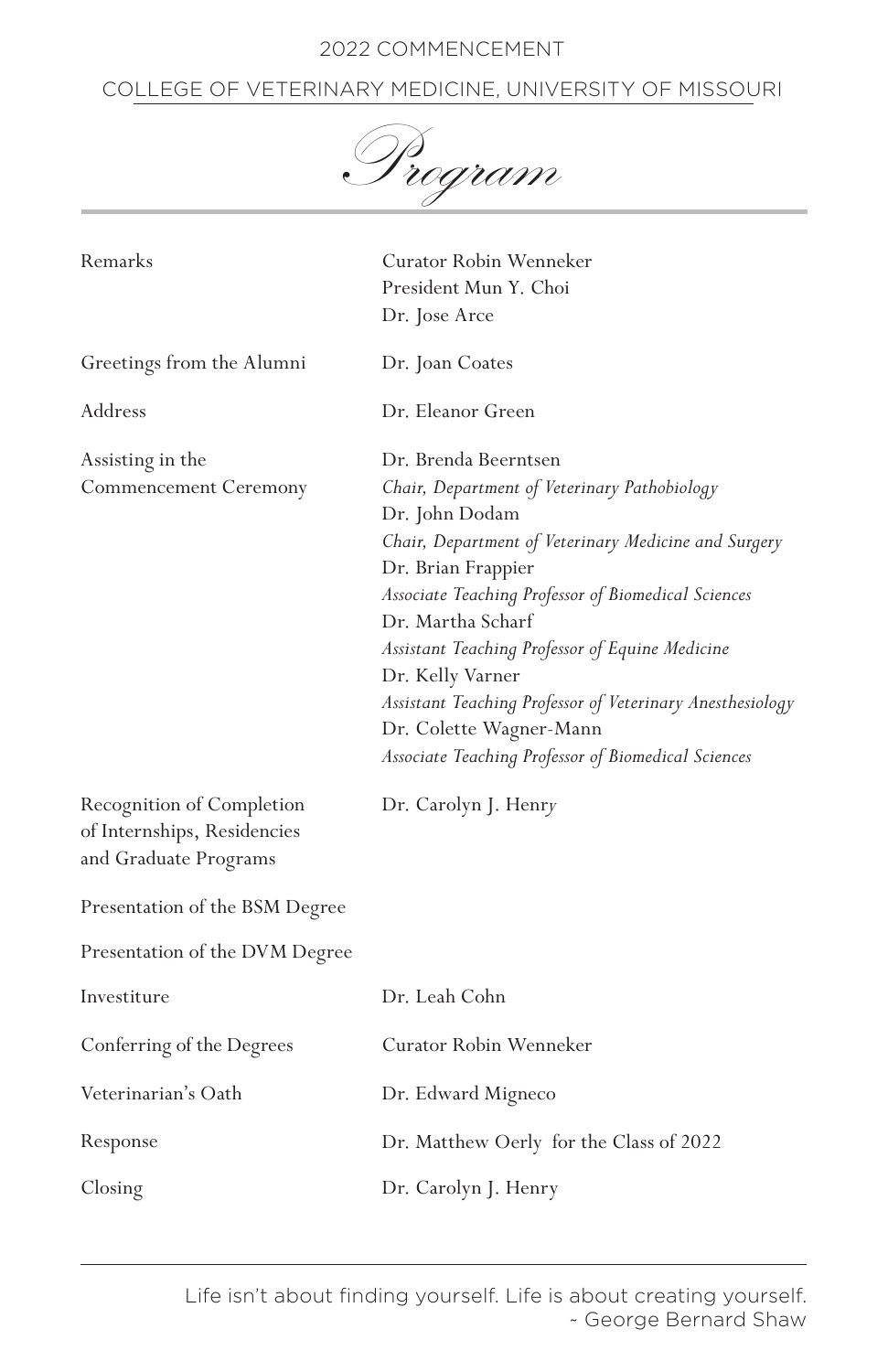COLLEGE OF VETERINARY MEDICINE, UNIVERSITY OF MISSOURI

Our Keynote Speaker

# **Eleanor M. Green, DVM, DACVIM, DABVP**

Professor Emerita and Dean Emerita of Veterinary Medicine at Texas A&M University, Veterinary Consultant and Senior Advisor/Consultant for Animal Policy Group

Eleanor M. Green is a passionate veterinarian who has loved going to work every day throughout her entire career. She received a bachelor of science degree from the University of Florida and DVM degree from Auburn University. She is a Diplomate of the American College of Veterinary Internal Medicine, Large Animal, and the American Board of Veterinary Practitioners, Equine Practice. She was a practice owner in a rural community, a founding veterinary faculty member at Mississippi State University, an equine clinician at the University of Missouri, hospital director/chief of staff and department



head/chair at the University of Tennessee and University of Florida, and the Carl B. King Dean of Veterinary Medicine at Texas A&M.

She has served as president of professional organizations including the Association of American Veterinary Medical Colleges, American Association of Equine Practitioners, American Board of Veterinary Practitioners, and the American Association of Veterinary Clinicians. She was the first woman president of three of these organizations.

Dr. Green's awards include induction into the National Cowgirl Hall of Fame, AAVMC Billy E. Hooper Award for Distinguished Service, VMX ICON Award recognizing an icon in the veterinary profession, Award of Distinction from University of Florida College of Agriculture, Wilford S. Bailey Distinguished Alumnus from Auburn University, Women's Progress Award for Administration at Texas A&M, Distinguished Achievement Award for Administration at Texas A&M, AAVC Faculty Achievement Award, and Outstanding Auburn University Graduate at the 100 Years of Women at Auburn celebration. She was honored at Texas A&M by an Endowed Excellence Fund in her name and the Eleanor Green Endowed Scholarship for Veterinary Students.

Dr. Green has special interests in the future of the profession, innovations, animal welfare, leadership, and exciting future veterinarians.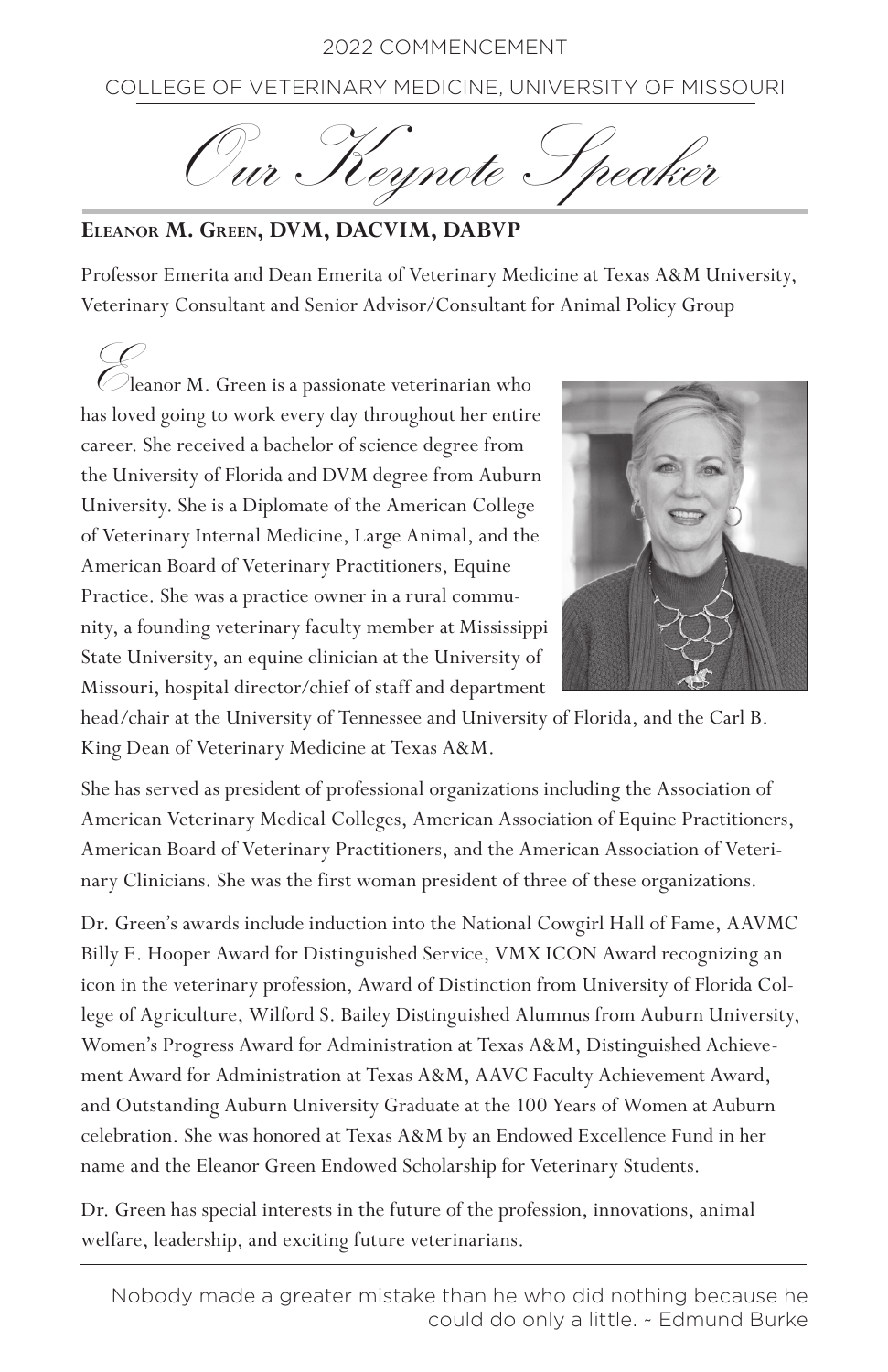# COLLEGE OF VETERINARY MEDICINE, UNIVERSITY OF MISSOURI

Residents

| Melanie Anderson. Radiology - Diagnostic Imaging |
|--------------------------------------------------|
| Hayley Ashworth Radiation Oncology               |
| Jessica Cayton Laboratory Animal Medicine        |
| Elizabeth Cooksey Theriogenology                 |
| Kara De New Clinical Pathology                   |
| Allison Fuchs Comparative Ophthalmology          |
| Logan Funk Cardiology                            |
| Kelly Gravitt-Sandelin. Equine Practice          |
| Kevin Gustafson Laboratory Animal Medicine       |
| Samantha Haw Food Animal Medicine and Surgery    |
| Lyndsey Hayden Equine Surgery                    |
| Emily Knebel Laboratory Animal Medicine          |
| Joe Kowal Neurology and Neurosurgery             |
| Jenna Manacki Clinical Nutrition                 |
| Charlotte Marquis Anesthesia and Analgesia       |
| Sebastian Mejia. Small Animal Surgery            |
| Alyssa Przydrozny Small Animal Oncology          |
| Luis Rivero Food Animal Medicine and Surgery     |
| Lauren Ross Small Animal Oncology                |
| Deepinder Sidhu. Small Animal Surgery            |
| Courtney Valerio Anatomic Pathology              |
| Natalie Villani Neurology and Neurosurgery       |

Interns

| Katelin Dark Small Animal Medicine and Surgery Rotating   |
|-----------------------------------------------------------|
| Elisabeth Fox Small Animal Medicine and Surgery Rotating  |
| Kaitlin Goldsby Diagnostic Radiology — ACVR Imaging       |
| Natalie Goolik Diagnostic Radiology - ACVR Imaging        |
| Natalie Heape Small Animal Medicine and Surgery Rotating  |
| Isabella Hildebrandt Small Animal Surgical Oncology       |
| Kaitlyn Junkin Small Animal Medicine and Surgery Rotating |
| Johanna Klein Equine Medicine and Surgery Rotating        |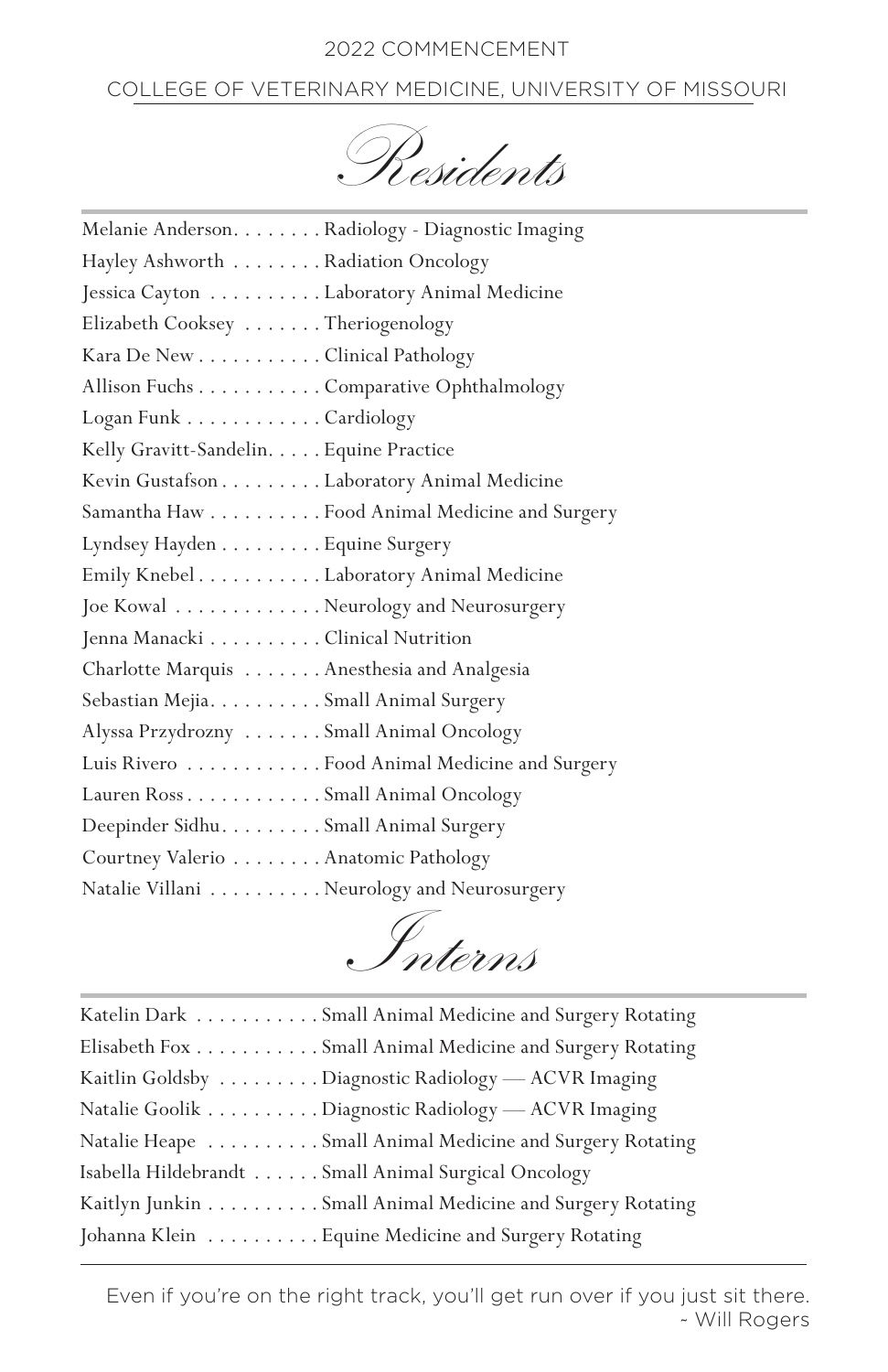# COLLEGE OF VETERINARY MEDICINE, UNIVERSITY OF MISSOURI

Interns

| Elizabeth Larsen Equine Medicine and Surgery Rotating      |
|------------------------------------------------------------|
| Kara Majors Small Animal Medicine and Surgery Rotating     |
| Marcus Marella Small Animal Medicine and Surgery Rotating  |
| Katherine Olson Small Animal Medicine and Surgery Rotating |
| Francheska Ortiz Comparative Neurology Program             |
| Julianna Perez Small Animal Internal Medicine              |
| Erica Rehnblom Small Animal Medicine and Surgery Rotating  |
| Michelle Szalasny Neurology and Neurosurgery               |
| Christine Tran Hoang Small Animal Oncology                 |
| Devon UedaSmall Animal Internal Medicine                   |
| Alexandra Warren Equine Medicine and Surgery Rotating      |



# **DOCTOR OF PHILOSOPHY**

| Scott Brown. Doctor of Philosophy, Biomedical Sciences                                         |
|------------------------------------------------------------------------------------------------|
| Melissa Coy Doctor of Philosophy, Pathobiology Area                                            |
| Ryan Dashek Doctor of Philosophy, Pathobiology Area                                            |
| Sean Greer. Doctor of Philosophy, Pathobiology Area with Integrative<br><b>Anatomy Focus</b>   |
| Gabrielle Hofmann Doctor of Philosophy, Pathobiology Area                                      |
| Shannon Kelly Doctor of Philosophy, Biomedical Sciences                                        |
| Emily Lessner Doctor of Philosophy, Pathobiology Area with Integrative<br><b>Anatomy Focus</b> |
| Xuansong Mao Doctor of Philosophy, Biomedical Sciences                                         |
| Kayla Marks Doctor of Philosophy, Molecular Pathogenesis and<br>Therapeutics                   |
| Lynn Martin Doctor of Philosophy, Pathobiology Area                                            |
| Sammuel Shahzad Doctor of Philosophy, Pathobiology Area                                        |
| Samuel Sullivan Doctor of Philosophy, Pathobiology Area with Integrative<br>Anatomy Focus      |
| Aida Vientos-Plotts Doctor of Philosophy, Pathobiology Area                                    |
| Preston Wolfe Doctor of Philosophy, Pathobiology Area                                          |

You gain strength, courage and confidence by every experience in which you really stop to look fear in the face. ~ Eleanor Roosevelt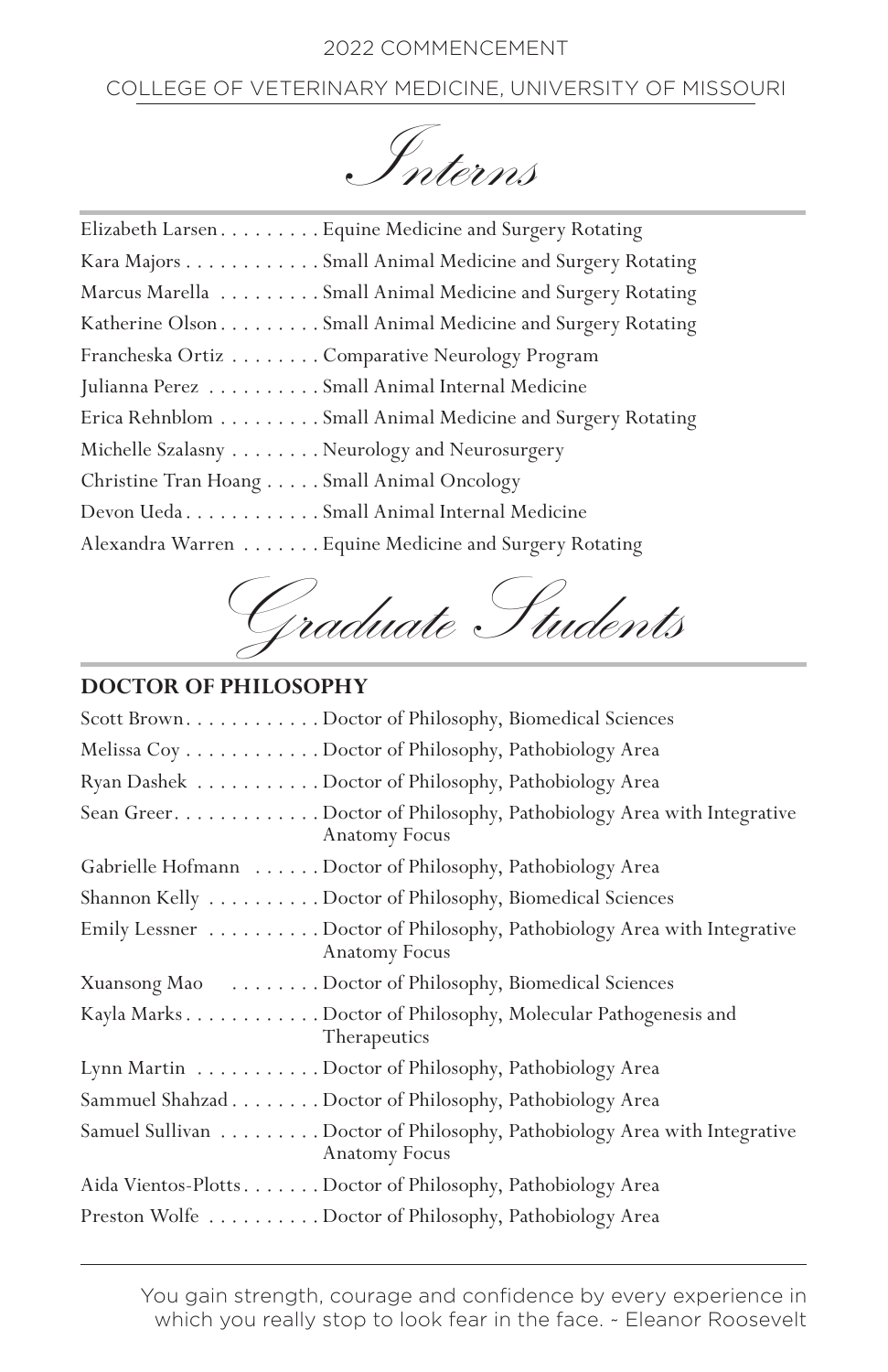COLLEGE OF VETERINARY MEDICINE, UNIVERSITY OF MISSOURI

Graduate Students

#### **MASTER DEGREES**

| Amira Amin. Master of Science, Biomedical Sciences                                         |
|--------------------------------------------------------------------------------------------|
| Hayley Ashworth Master of Science, Biomedical Sciences, Veterinary<br>Medicine and Surgery |
| Rachel Bonacker. Master of Science, Animal Sciences                                        |
| Taylor Eshmont Master of Public Health, Veterinary Concentration                           |
| Allison Fuchs Master of Science, Biomedical Sciences, Veterinary<br>Medicine and Surgery   |
| Logan Funk Master of Science, Biomedical Sciences, Veterinary<br>Medicine and Surgery      |
| Samantha Haw Master of Science, Biomedical Sciences, Veterinary<br>Medicine and Surgery    |
| Lyndsey Hayden Master of Science, Biomedical Sciences, Veterinary<br>Medicine and Surgery  |
| Coutney Karr. Master of Public Health, Veterinary Concentration                            |
| Kelsie Kermendy Master of Public Health, Veterinary Concentration                          |
| Rachael McCorkle Master of Public Health, Veterinary Concentration                         |
| Alexandria Miller Master of Public Health, Veterinary Concentration                        |
| Allison Naclerio Master of Public Health, Veterinary Concentration                         |
| Madison Naes. Master of Public Health, Veterinary Concentration                            |
| Luis Rivero Master of Science, Biomedical Sciences, Veterinary<br>Medicine and Surgery     |
| Lauren Ross Master of Science, Biomedical Sciences, Veterinary<br>Medicine and Surgery     |

Undergraduate Students

**BACHELOR OF SCIENCE** Kirsten Kaye Gillespie. . . . . . . Microbiology, Departmental Honors Candidate Holly Ann Manning . . . . . . . Microbiology Alexandra Davina Pietrasanta Microbiology, University Honors Candidate Elizabeth R. Stevenson . . . . . . Microbiology

Every great dream begins with a dreamer. Always remember, you have within you the strength, the patience, and the passion to reach for the stars to change the world. ~ Harriet Tubman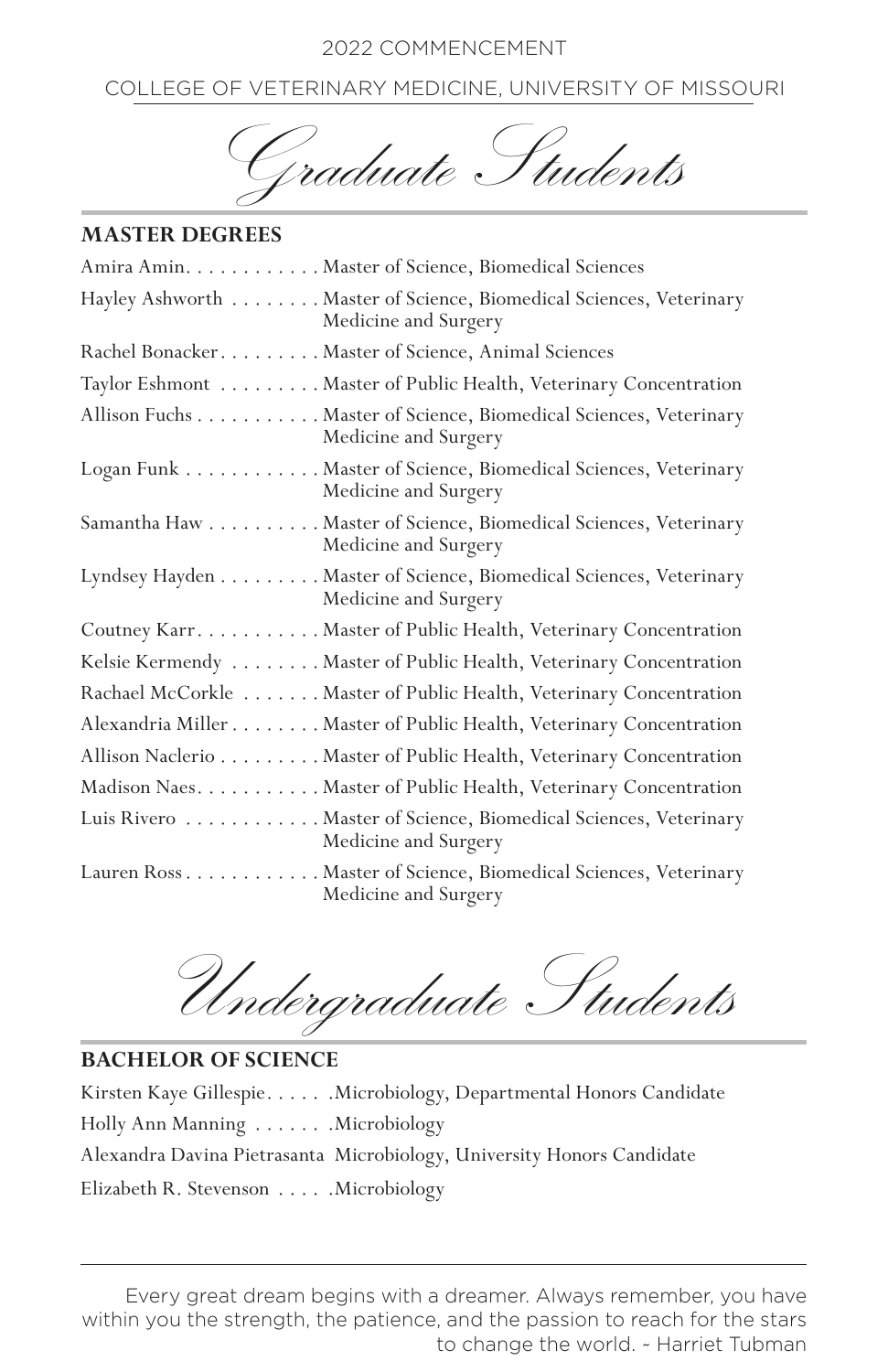COLLEGE OF VETERINARY MEDICINE, UNIVERSITY OF MISSOURI

Doctor of Veterinary Medicine

**SUMMA CUM LAUDE** Caylen Grace Erger\* Courtney Allison Karr\* Olivia E. Kaiser\* Alec Robert Swierk\* **MAGNA CUM LAUDE** Nicole E. D'Anna\* Celene M. Ivey\* Elizabeth Ann Kirkman\* Emily Lenore Lemoine\* Keith R. Long\* Rachael Erin McCorkle\* Kiersten Elise Sandquist\*

Jenny Jin Wang\* McKenna Sierra Wingerd\* **CUM LAUDE** Ashleigh Nicole Baan\* Ethan Bryce Bugg\* Jennifer Jane Dupske\* Lauren Nicole Engeman\* Hayley Falat\*

Laura Beth Hartman\* Alexandria L. Miller\* Allison C. Naclerio\* Rachel Marie Soukup\* Amanda J. Wharton\*

Marinda Jasmine Allen Shannon Rae Ankney Nicolette Marie Barraco Hunter M. Berg Rachael Christine Bonacker Alyssa Ann Brahler Kaci Ann Braner Gabrielle Catherine Cuttler Brown Jake Steven Brown Hunter T. Carr Cameron Joy Mara Carter Lydia Jean Cassidy Roxana Hiu Ching Chan Karlee Elise Cochran Aurora Veronica Costin\* Kaitlyn T. Crocker

Nicholaus Dean Crutcher Emma Grace Davis Danielle Maurie Irma Donnelly Kathryn Lorraine Ellebracht Megan Barbara End Erin Leila Enke Taylor Landon Eshmont Bailey Jo Faries Chloe Joe Garrett Stepfanie Elisabeth George Marissa Elaine Goodwin Breanna H. Gottman Olivia Marie Greenwell Kelly L. Gruber Katherine Nicole Gutierrez Nicole R. Hage\*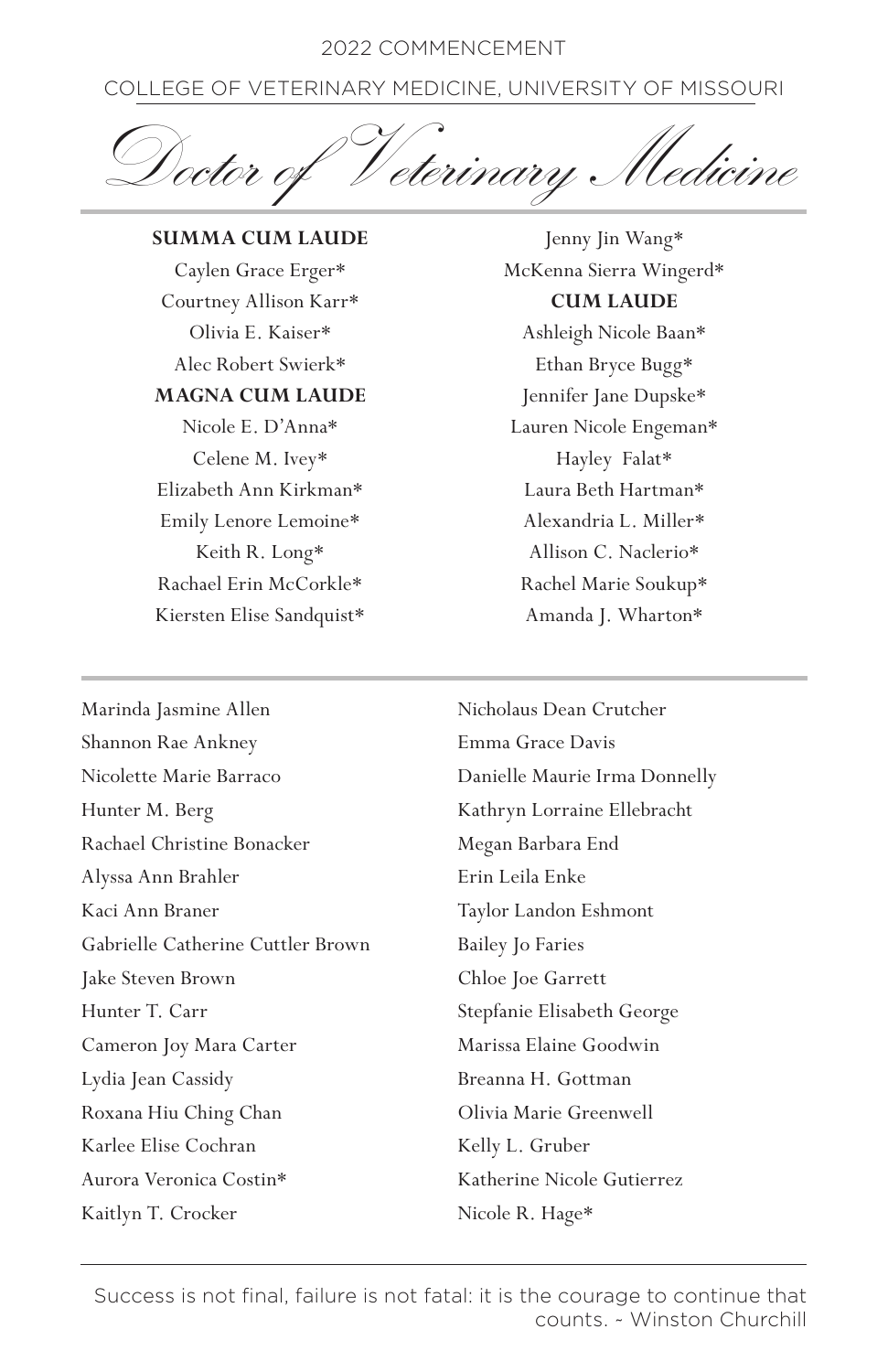# COLLEGE OF VETERINARY MEDICINE, UNIVERSITY OF MISSOURI

Doctor of Veterinary Medicine

Haley Ruth Hartnagel Donna Joann Henderson Makayla Sue Hill Stephanie Leigh Huff Abby Elizabeth Isbell Arie K. Kapoor Elizabeth B. Karslake Nicole Kasman Shefali Kaul Kelsie Lynn Kermendy Ayla Khan Taylor Ann Klimt Abbie Ann Knudsen Sarena Michelle Redel Krojanker Rebecca Rachel Lattimer Katelyn Annabelle Lehmann Megan Lemke Andrea Josephine Lohr Laura Ann Lorentz Hannah Gerlt May Cheyenne Christine Macias Nikki M. Mallos Adriana B. Marchand\* Libby Marie Martin Melanie A. Matthews Bryce Thomas McDonald Kristy Michelle McElwee Sarah Morgan McTague Rachel Nora Miller Isabelle Frances Mitchell

Erik Moore Kaitlyn Amy Morgan Madison Walsh Naes Kirsten Lynn Newingham\* Linnea S. Nixon Kelsey A. Noyes Chelsy D. Obrer Matthew Teel Oerly Abigail C. Paslidis Martha Elizabeth Peacock Allison Marie Potter Andrew Farlow Reid Darien B. Robertson\* Melissa Saele Zachary Alan Scott Michelle Renee Seers Samia Omar Shalabi Avery Brooke Shannon\* Jeffrey Tanner Shively Gabriella Theresa Sottile Makenze Dawn Spear Jessica Arlene Stone Grace Elizabeth Swanson Jerry E. Toporis Jr. Jenna Marie Vance Hannah Nicole Wallick Corrine Elizabeth Walsh Katherine Amanda Williams Shannon Raye Zaloz Alexi Lauren Zaniker

*\* Phi Zeta is the honor society of veterinary medicine.*

I will love the light for it shows me the way, yet I will endure the darkness because it shows me the stars.~ Og Mandino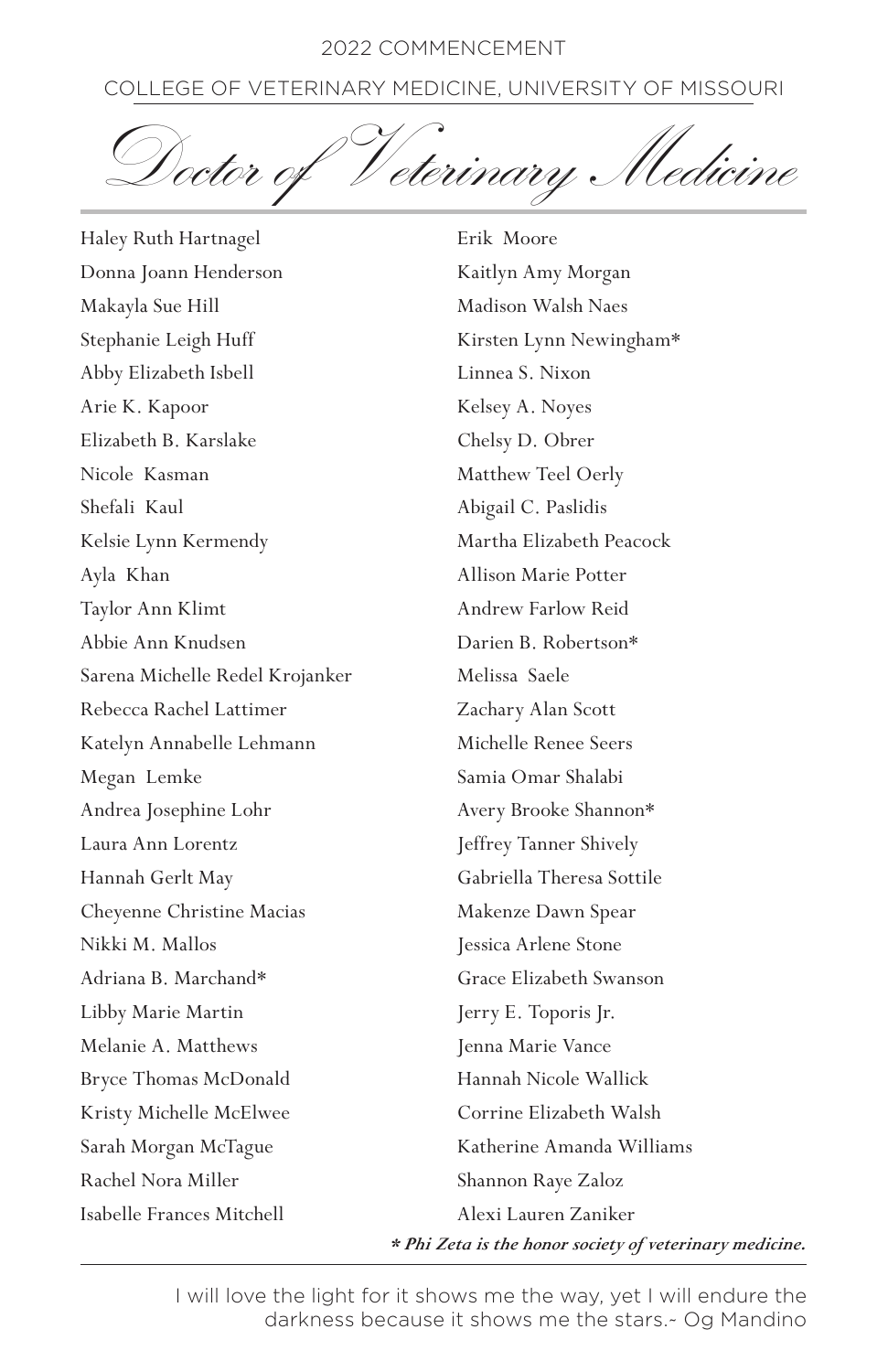COLLEGE OF VETERINARY MEDICINE, UNIVERSITY OF MISSOURI

College of Veterinary Medicine Faculty

## **Carolyn J. Henry, Dean**

Brenda Beerntsen, *Chair, Department of Veterinary Pathobiology*  Douglas Bowles, *Chair, Department of Biomedical Sciences* John R. Dodam, *Chair, Department of Veterinary Medicine and Surgery*

Jeffrey Adamovicz Pamela Adkins Yuksel Agca Matthew Allen James Amos-Landgraf Deborah Anderson Paul Anderson Kathleen Backus Robert C. Backus Christopher Baines Praveen Balne Ravi Barabote Shawn Bender Frank Booth Sandra Briesacher Corinne Bromfield Charles Brown Jeffrey N. Bryan Elizabeth Bryda Alex D. Bukoski Amie Burling Annabelle Burnum Michael Calcutt Gretchen Carlisle Shirley Chu Lane Clarke Joan R. Coates

Lyndon Coghill Leah A. Cohn Ileana Constantinescu Cindy Cravens Kathryn Crombie David Cross Kevin Cummings Kathryn Darr Kevin Donnelly Lindsay Donnelly Xiangwei Du Kempuraj Duraisamy Carrie Duran Elizabeth Easley Tara Ehling Craig Emter Aaron Ericsson Timothy Evans Derek B. Fox Craig Franklin Alexander Franz Brian Frappier Elizabeth A. Giuliano Laurel Grisanti Tamara Gull Suneel Gupta Tamara Hancock

Eileen Hasser C. Austin Hinds Sissy Hong David Hutcheson Alisa Hutchison Salman Hyder Rosalie Ierardi Gary Johnson Gayle Johnson Philip J. Johnson James Karnia Kevin G. Keegan Kun-eek Kil Dae Young Kim David Kline Sehwon Koh Joanne Kramer Keiichi Kuroki Alison LaCarrubba Jimmy C. Lattimer Stacey B. Leach Michelle LeRoy Michael Lewis Ji Hey Lim Christian Lorson Monique Lorson Leslie Lyons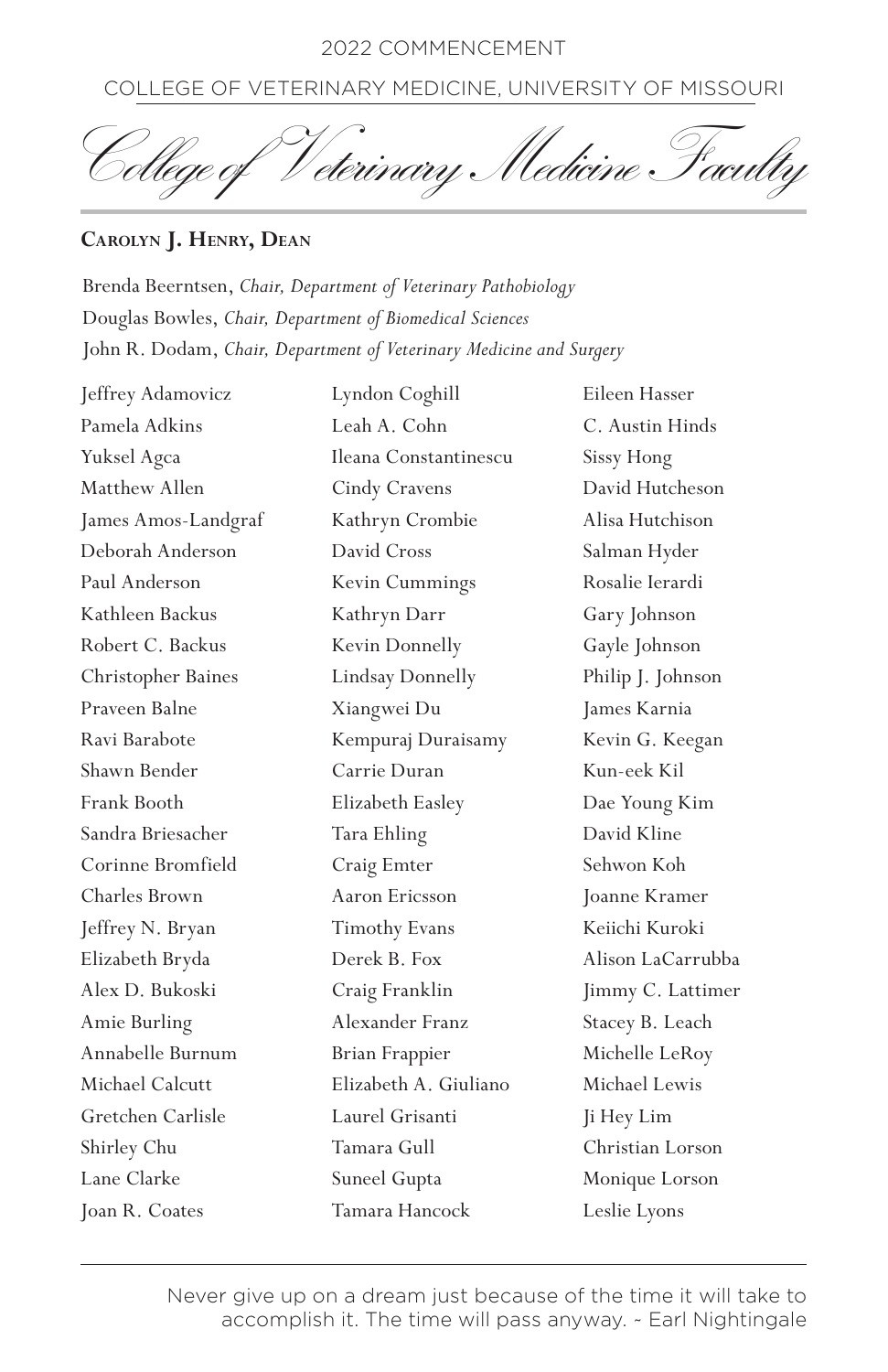# COLLEGE OF VETERINARY MEDICINE, UNIVERSITY OF MISSOURI

<sup>1</sup> eterinary Medicine Faculty

Wenjun Ma Charles Maitz F.A. (Tony) Mann Lynn Martin Felipe Martins Jodi Matheson Megan McCracken Richard L. Meadows Hongsheng Men Megan Mickelson John R. Middleton W. Jefferson Mitchell Jr. Rajiv R. Mohan Susan Moore Laura Nafe Justin Nash Nicole Nichols Kathryn O'Brien Solomon Odemuyiwa Rachel Olson Craig Payne Scott Poock Ram Raghavan Megan Rau Lauren Reeves Carol R. Reinero Hans Rindt Cheryl Rosenfeld Angela Royal Martha E. Scharf Loren G. Schultz

David Senter Daniel Shaw Zhenyu Shen Kevin Shull Kamal Singh Owen Skinner Jerod Skyberg Roger W. Stich Belinda Tedder Jessica Thiele Bryan Torres Kile Townsend Ratnakar Tripathi Eva Ulery Kelley Varner Aida Vientos-Plotts Dawna L. Voelkl Dietrich H. Volkmann Colette Wagner-Mann Kelsey Walker Wade Welshons Kelly Wiggen Fred Williams III Michael Zhang Shuping Zhang

#### *EMERITI*

Esther Brown Olen Ray Brown Roger E. Brown C. Andrew Carson

Stan Casteel Claud B. Chastain Gheorghe Constantinescu Ross P. Cowart William Fales Harold E. Garner Theodore Green Cheryl Heesch Reuel Hook M. Harold Laughlin Dudley L. McCaw Ron McLaughlin Nat T. Messer Cecil P. Moore Kristina Narfstrom Dennis P. O'Brien Alpana Ray Bimal Ray Chada S. Reddy Donald Rodabaugh Heide Schatten George Stewart James Thorne James L. Tomlinson James R. Turk Catherine Vogelweid A. David Weaver Marlyn Whitney David A. Wilson Robert S. Youngquist